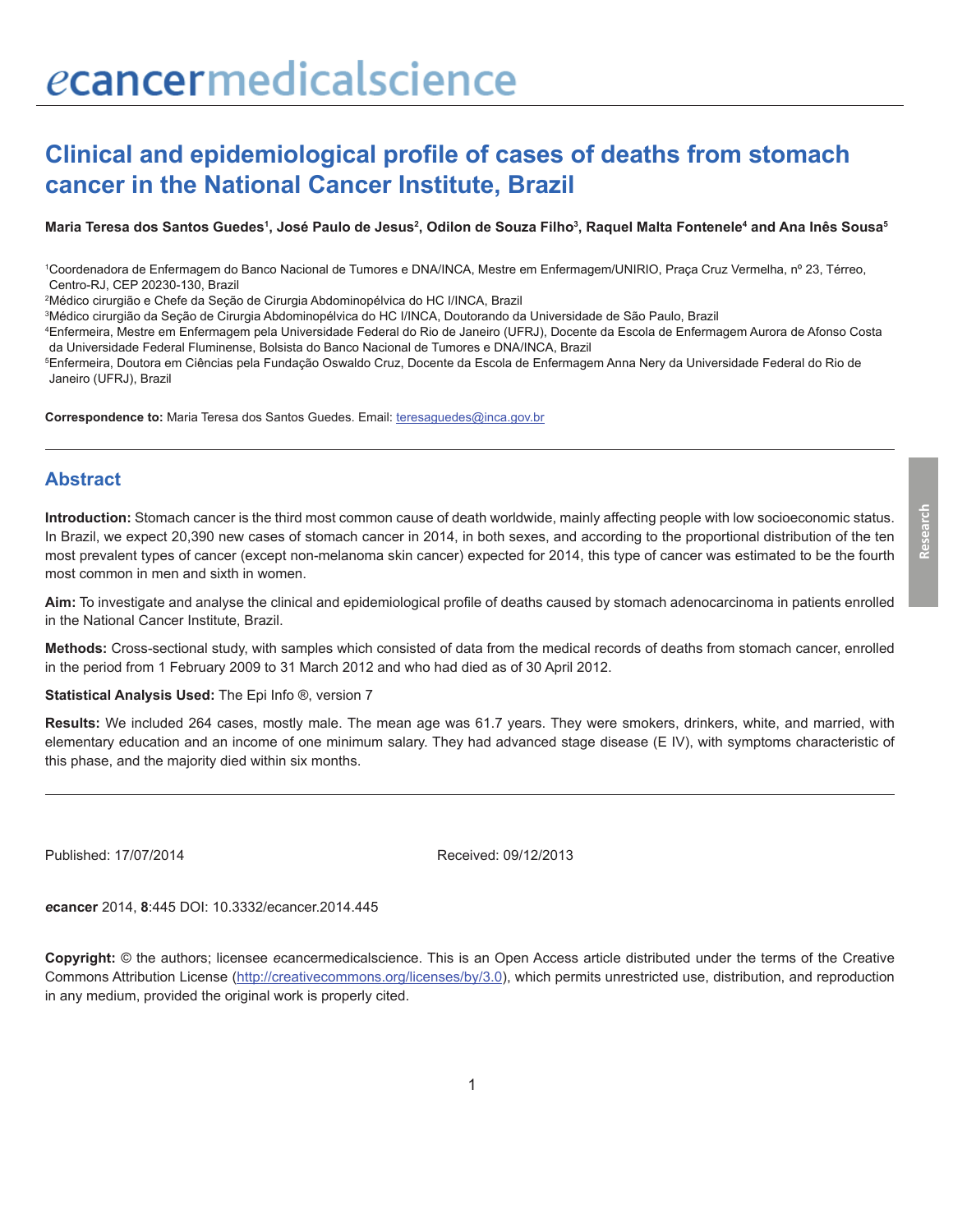**Conclusion:** The findings are similar to other studies. The advanced stage of the disease at the time of admission of the patients reflects the difficulty for users of the Unified Health System to access early diagnosis, demonstrating the need for efforts to identify groups and risk factors for the development of gastric cancer. Training of health professionals will facilitate planning and implementation of programmes for the prevention and control of disease, considering socioeconomic conditions, as seen in the sample, which is common among most users.

**Keywords:** *stomach neoplasms, adenocarcinoma, cross-sectional studies, medical oncology*

#### **Introduction**

In Brazil, cancer is recognised as a public health problem and the country's second leading cause of death from disease. In 2014, approximately 576,000 new cases of cancer are expected, including non-melanoma skin cancer, expanding the scope of the country's cancer problem, especially considering that by 2050, the population of Brazil will reach 259.8 million [\[1\].](#page-6-0)

This study focuses on stomach cancer (SC), the third most common cause of cancer deaths in the world for both sexes (723,000 deaths; 8.8% of the total), according to GLOBOCAN 2012. In Brazil, 20,390 new cases of SC are expected in 2014, in both sexes. Based on the proportional distribution of the ten most common types of cancer (excluding non-melanoma skin cancer) expected in 2014, SC is estimated to be the fourth most common type among men and the sixth among women  $[1-3]$ .

SC presents a heterogeneous aetiology, including tobacco use, alcoholism, a diet high in sodium, nitrate, and nitrites that convert into nitrosamines with direct mutagenic properties, infection by the *Helicobacter pylori* bacterium involved in 60% of gastric adenocarcinomas, a diet low in fibre, vitamins and mineral salts from fresh fruits and vegetables, obesity, and a sedentary lifestyle. SC is rare in people under 45 years of age and more frequent in men. About two-thirds of all cases occur in less-developed countries, affecting primarily those with lower socioeconomic status [\[4, 5\].](#page-7-0)

Given this, a study was conducted to determine and analyse the clinical-epidemiological profile of deaths caused by gastric adenocarcinoma in patients registered with the National Cancer Institute (INCA) between 1 February 2009 and 31 March 2012.

#### **Methods**

A retrospective sectional study was conducted of a sample consisting of information from medical records of deaths attributable to gastric adenocarcinoma, recorded between 1 February 2009 and 31 March 2012, and which had been registered as deaths as of 30 April 2012. The research was conducted at Cancer Hospital I (HC I), in the INCA abdominal/pelvic surgery section. Cases of deaths of patients with a histopathological diagnosis different from adenocarcinoma or with records that could not be made available by the HC I registry archives were excluded from the study.

The registers used in the study were selected through the INCA internal virtual network by the International Classification of Diseases (ICD) code recorded in the virtual registry of patients. The deaths were identified through the absolute system.

The study variables were sex, age group, aggregate place of birth for regions of Brazil, level of education, marital status, monthly income, skin colour (based on the Brazilian Institute of Geography's classification), history of alcoholism and tobacco use, symptoms reported by the patient, time of onset of symptoms, performance status (scale with criteria used by doctors and researchers to assess how neoplastic disease affects the daily living abilities of the patient, and to help in the assessment of how a patient's disease is progressing, available at [http://www.ecog.org/general/perf\\_stat.html\)](http://www.ecog.org/general/perf_stat.html) based on the Eastern Cooperative Oncology Group (ECOG) [\[6\]](#page-7-0) stage assigned in the registration, blood type and RH factor, tumour location in the stomach, classification of the microscopic aspect based on Lauren [\[7\],](#page-7-0) classification of the macroscopic aspect based on Borrmann [\[8\]](#page-7-0), presence of signet ring and *Helicobacter pylori* cells, histological type and degree of cellular differentiation, INCA registration date, classification of malignant tumours (TNM) based on the seventh edition of the International Union Against Cancer-American Joint Committee on Cancer [\[9\],](#page-7-0) types of oncological treatments administered, and death date. The statistical calculations were performed with the Epi Info public domain software, version 7, made available by the US Centers for Disease Control and Prevention.

The research project was submitted to the INCA research ethics committee for analysis and was approved by licence 189.849/12, authorising exemption from informed consent given that it involved collection and analysis of secondary data from the records of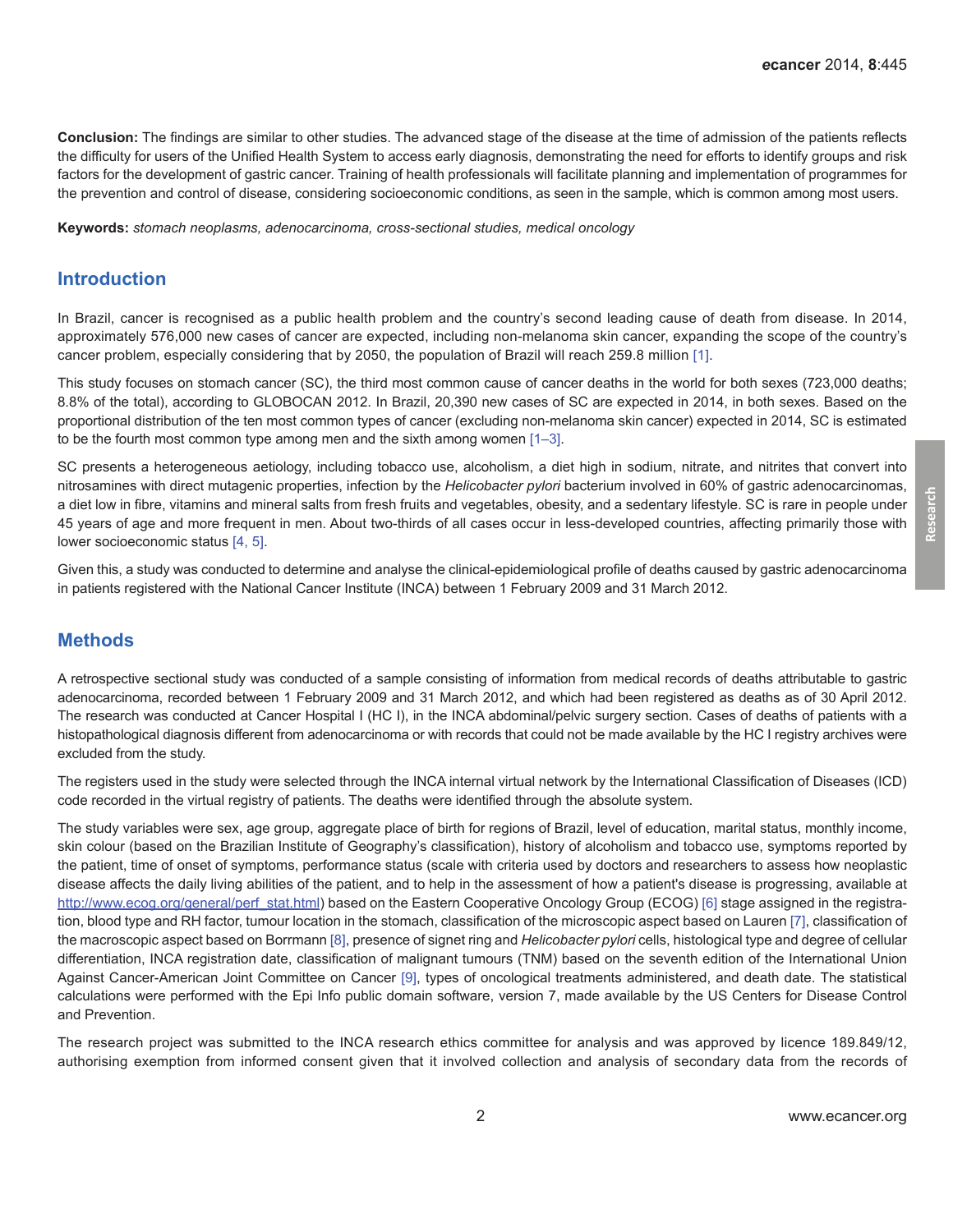patients who died, without invasive procedures, administration of pharmaceuticals, or exposure of body images. Since individuals could not be identified, the confidentiality of the data collected was preserved as they were analysed anonymously and presented in aggregate form.

#### **Results**

Between 1 February 2009 and 31 March 2012, 661 patients were registered with stomach tumours in the INCA-HC I abdominal/pelvic surgery section. From these, 300 cases of death were recorded (45.3%) up to 20 April 2012. Following application of the selection criteria, 13 of the 300 deaths were excluded because they did not involve gastric adenocarcinoma (TNE, GIST, non-Hodgkin lymphoma or squamous-cell carcinoma originating in the oesophagus with gastric proximal third invasion). Twenty-three cases were excluded for lack of access to records. This left a final sample of 264 patients.

Males predominated (64.4%), with age ranging from 24 to 90 years (mean = 61.7 years, median = 63, standard deviation = 14.5), while the majority (*n* = 117, 44.3%) were age 66 or older. 145 participants (54.9%) were reported to be white. The predominant place of birth was southeastern Brazil (72.4%). There were also six foreign patients (2.3%), from Argentina and Portugal. Most patients were married or reported cohabitation (*n* =173, 65.5%). The most common level of education was elementary education (*n* = 151; 57.2%), with family income of up to 01 minimum wage for 94 (49.2%).

In terms of clinical aspects, 164 patients (62.1%) were smokers. Most (*n* = 143; 53.3%) consumed alcoholic beverages. 119 (45.1%) of the patients presented with early symptoms of the disease between three and six months prior to the date of INCA registration. Performance Status 1 was predominant on the date of registration in 51.1% of patients (*n* = 135). It was noted that 90 records (34%) did not indicate blood type and RH factor, but of the 174 cases that did contain this information, blood type A positive  $(n = 83; 31.4%)$  was the most common [\(Table 1\)](#page-3-0).

*Helicobacter pylori* infection was not mentioned in 163 cases (61.7%). Of the remaining 101 cases, 40 were positive for the bacteria. Poorly differentiated adenocarcinoma was the histological type for 178 patients (67.42%). Signet ring cells were present in 131 cases (49.62%). In the Lauren classification for microscopic aspects, the diffuse type was most common  $(n = 144, 54.5\%)$ . With regard to the macroscopic aspect, 140 patients (53.0%) presented with Borrmann type III. 159 (60.2%) were advanced, at stage IV. With respect to tumour location in the stomach, there was predominant involvement of the medial and distal third observed in 78 patients (29.5%), followed by the distal third in 62 cases (23.5%), and 45 cases (17%) presented with the disease in all three thirds [\(Table 1\)](#page-3-0).

In terms of the time of onset of symptoms, 45.1% of patients (*n* = 119) reported the onset within a period ranging from three to six months prior to the date of admission to the institution. Among the symptoms reported by each patient at the time of INCA registration, there was a predominance of three or four symptoms (*n* = 133; 50.4%), the most common being weight loss for 45.52% (*n* = 117), epigastric pain for 40.0% (*n* = 103), and vomiting in 27.2% (*n* = 70) of cases.

As for the frequency and percentages of treatments administered, of the 264 cases analysed, 84 patients died before receiving treatment due to very advanced disease. Of the 180 cases treated, most (*n* = 69) underwent curative surgery. Of these 69 cases, 23 received neoadjuvant (*n* = 16) or adjuvant (*n* = 7) chemotherapy. Another 69 patients underwent palliative surgery (*n* = 18) or surgical staging (*n* = 51), combined with chemotherapy. Only one patient qualified for endoscopic resection, and underwent subsequent chemotherapy. The remaining 41 cases received palliative chemotherapy (*n* = 18), exclusive chemotherapy (*n* = 15) and chemotherapy combined with radiotherapy (*n* = 8).

In terms of time elapsed between INCA registration date and death ([Table 2](#page-4-0)), it was noted that 103 patients (39.01%) died within six months of INCA registration. Another 100 died within 12 months, and only one patient survived 48 months.

#### **Discussion**

The distribution of gastric cancer (GC) cases by age and gender followed the occurrence rate observed around the world and at the national level, which was almost twice as high in males (*n* = 170; 64.4%) than in females, and with occurrence peaks between 50 and 70 years, being an unusual condition at younger ages. However, a significant number of participants in this study were aged between 18 and 45 years (*n* = 33; 12.5%). The development of the disease at an early age may be due to germline mutation in the e-cadherin gene, autosomal dominant, which is responsible for hereditary gastric cancer syndrome (HGCS). A criterion to follow up on the suspicion of the syndrome is to diagnose GC before the age of 50 years [\[10–12\].](#page-7-0)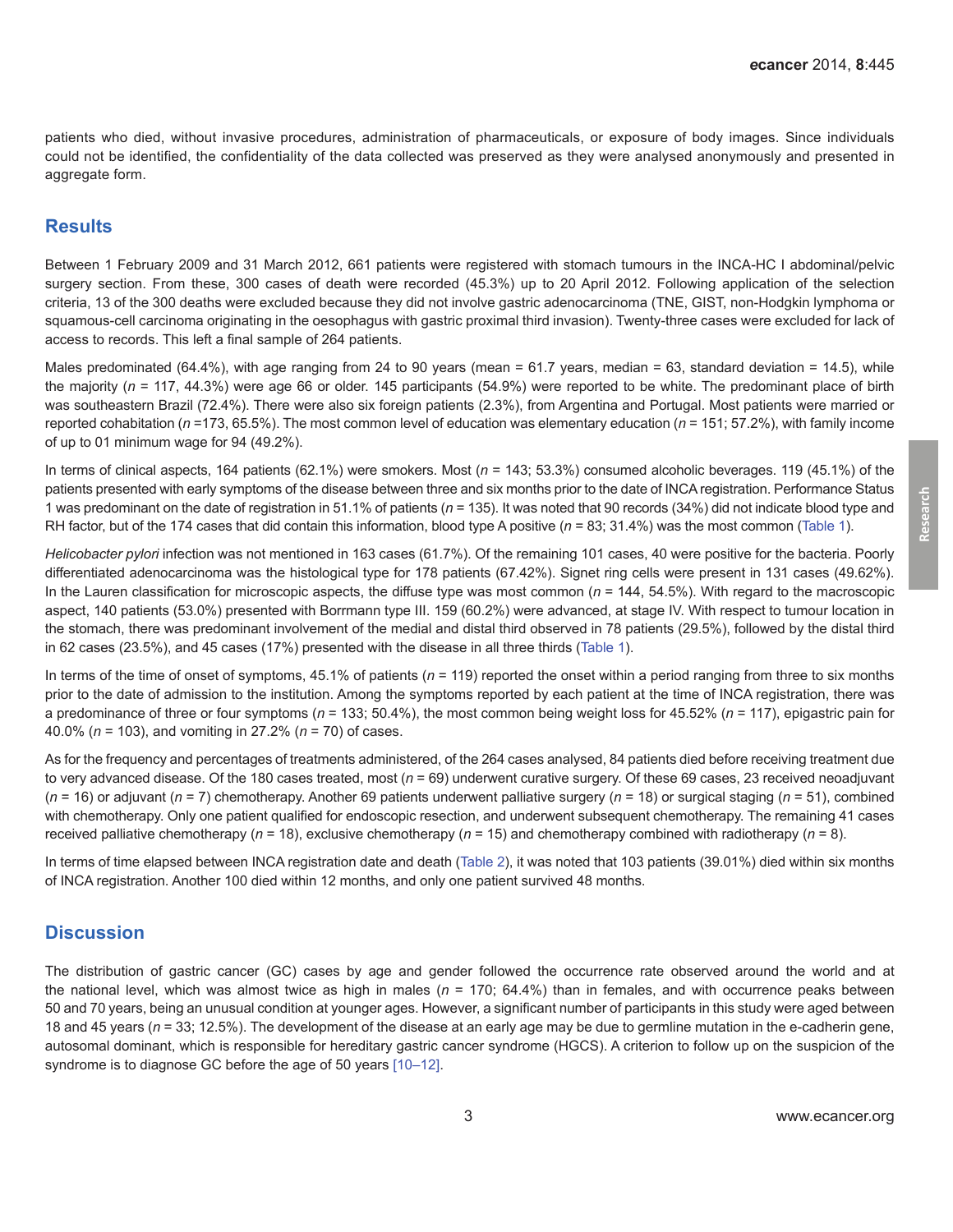<span id="page-3-0"></span>Most participants were Caucasian (70.7%), and, in general, those with less education were mostly affected, in accordance with other articles published in Brazil, with the highest occurrences recorded for those who had either completed or failed to complete elementary school. The majority of patients in our study reported earning less than one minimum salary (*n* = 94; 49.2%). Consequently, those of lower socioeconomic status, measured by education and income, were the most affected, according to the results of other studies that strongly indicate twice the risk in the aforementioned social group. The association is mainly attributed to low socioeconomic status, which increases the likelihood of transmission and reinfection of *Helicobacter pylori* in household clusters with large families, poor sanitation, and less frequent use of antibiotics [\[13–16\]](#page-7-0).

| <b>Clinical Characteristics</b>                 | $\boldsymbol{n}$ | %     |
|-------------------------------------------------|------------------|-------|
| <b>Tobacco use</b>                              |                  |       |
| Yes                                             | 164              | 62,1  |
| No                                              | 95               | 36,0  |
| Not reported                                    | 5                | 1.9   |
| Alcohol use                                     |                  |       |
| Yes                                             | 143              | 54.2  |
| No                                              | 113              | 42.8  |
| Not reported                                    | 8                | 3.0   |
| Performance status (ECOG)                       |                  |       |
| 0                                               | 36               | 13.6  |
| $\mathbf{1}$                                    | 135              | 51.1  |
| $\overline{2}$                                  | 60               | 22.7  |
| 3                                               | 16               | 6.1   |
| $\overline{4}$                                  | $\overline{2}$   | 0.8   |
| Not reported                                    | 15               | 5.7   |
| <b>Blood type and RH factor</b>                 |                  |       |
| $O +$                                           | 58               | 21.9  |
| $O -$                                           | 5                | 1.8   |
| $A +$                                           | 83               | 31.4  |
| $A -$                                           | $\overline{2}$   | 0.7   |
| AB+                                             | 3                | 1.1   |
| $AB -$                                          | 22               | 8.3   |
| $B +$                                           | 1                | 0.38  |
| Not reported                                    | 90               | 34    |
| H. pylori                                       |                  |       |
| Yes                                             | 40               | 15.2  |
| No                                              | 61               | 23.1  |
| Not reported                                    | 163              | 61.7  |
| Histological type and degree of differentiation |                  |       |
| Adenocarcinoma with little differentiation      | 178              | 67.42 |
| Moderately differentiated adenocarcinoma        | 80               | 30.30 |
| Highly differentiated adenocarcinoma            | 4                | 1.52  |
| Not reported                                    | $\overline{2}$   | 0.76  |
| Presence of signet ring cells                   |                  |       |
| Yes                                             | 131              | 49.62 |

| Table 1. Distribution, based on clinical characteristics, of patients with gastric |  |  |  |
|------------------------------------------------------------------------------------|--|--|--|
| adenocarcinoma who died between February 2009 and March 2012 ( $n = 264$ ).        |  |  |  |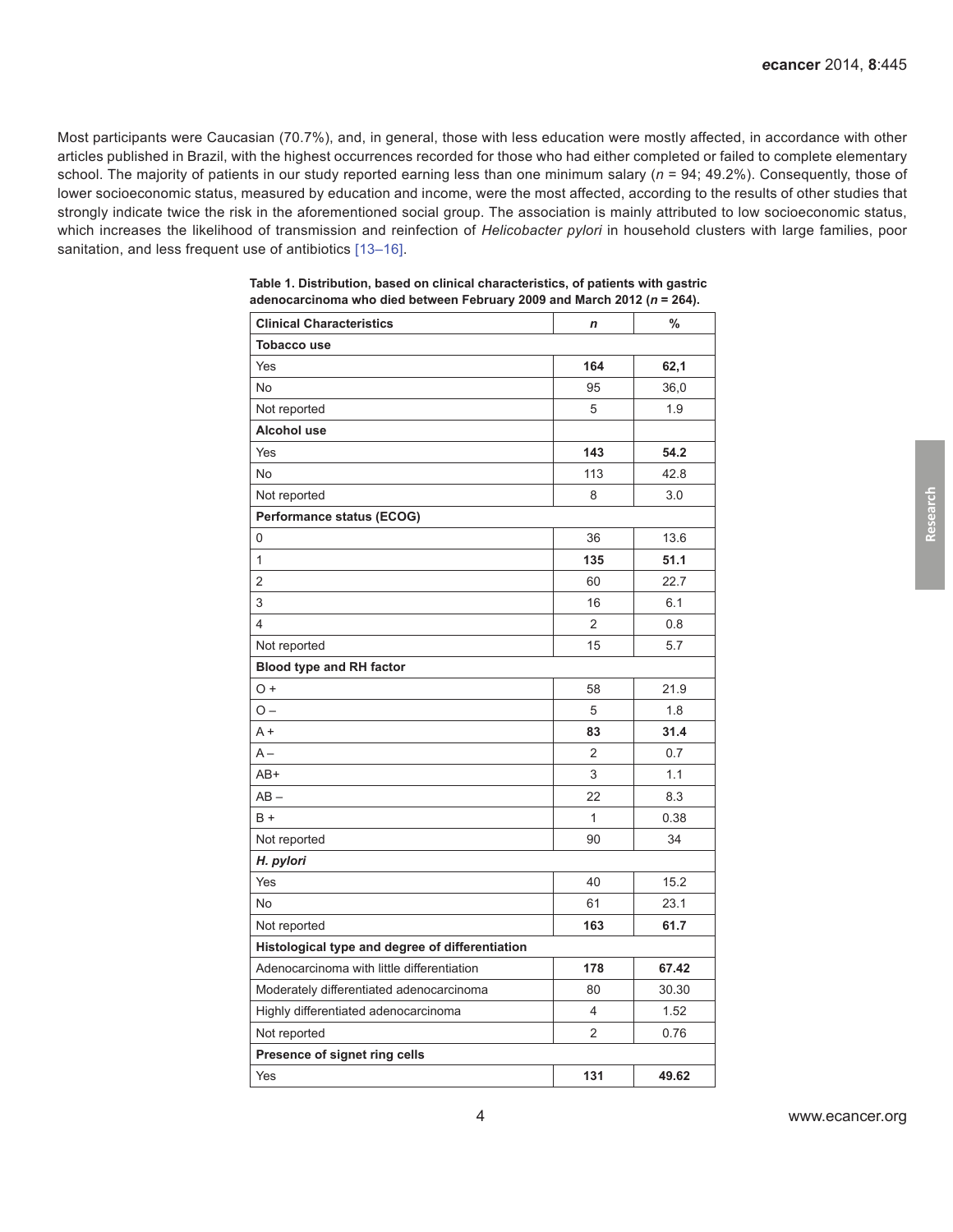| No                             | 127            | 48.11 |  |  |  |  |
|--------------------------------|----------------|-------|--|--|--|--|
| Not reported                   | 6              | 2.27  |  |  |  |  |
| <b>Lauren classification</b>   |                |       |  |  |  |  |
| <b>Diffuse</b>                 | 144            | 54.5  |  |  |  |  |
| Intestinal                     | 104            | 39.4  |  |  |  |  |
| Mixed                          | 4              | 1.5   |  |  |  |  |
| Not reported                   | 12             | 4.5   |  |  |  |  |
| <b>Borrmann classification</b> |                |       |  |  |  |  |
| I                              | $\overline{4}$ | 1.5   |  |  |  |  |
| Ш                              | 14             | 5.3   |  |  |  |  |
| III                            | 140            | 53.0  |  |  |  |  |
| IV                             | 92             | 34.8  |  |  |  |  |
| V                              | $\mathbf{1}$   | 0.4   |  |  |  |  |
| Not reported                   | 13             | 4.9   |  |  |  |  |
| <b>TNM</b> stage               |                |       |  |  |  |  |
| I                              | 5              | 1.9   |  |  |  |  |
| Ш                              | 41             | 15.5  |  |  |  |  |
| III                            | 57             | 21.6  |  |  |  |  |
| IV                             | 159            | 60.2  |  |  |  |  |
| Not reported                   | $\overline{2}$ | 0.8   |  |  |  |  |
| <b>Stomach area affected</b>   |                |       |  |  |  |  |
| Proximal third                 | 30             | 11.4  |  |  |  |  |
| Proximal + medial third        | 13             | 4.9   |  |  |  |  |
| 3 thirds                       | 45             | 17.0  |  |  |  |  |
| Medial third                   | 34             | 12.9  |  |  |  |  |
| Medial + distal third          | 78             | 29.5  |  |  |  |  |
| Distal third                   | 62             | 23.5  |  |  |  |  |
| Proximal + distal third        | $\mathbf{1}$   | 0.4   |  |  |  |  |
| Not reported                   | $\mathbf{1}$   | 0.4   |  |  |  |  |
| <b>TOTAL</b>                   | 264            | 100   |  |  |  |  |
|                                |                |       |  |  |  |  |

#### <span id="page-4-0"></span>**Table 1. Continued.**

**Table 2. Time elapsed between INCA registration date and death (***n* **= 264).**

| Time (months) | Deaths within<br>period | %     |
|---------------|-------------------------|-------|
| $0 - 6$       | 103                     | 39.01 |
| $7 - 12$      | 100                     | 37.88 |
| $13 - 18$     | 35                      | 13.25 |
| $19 - 24$     | 17                      | 6.43  |
| $25 - 30$     | 4                       | 1.51  |
| $31 - 36$     | 2                       | 0.76  |
| $37 - 42$     | 2                       | 0.76  |
| $43 - 48$     | 1                       | 0.38  |
| <b>Total</b>  | 264                     | 100   |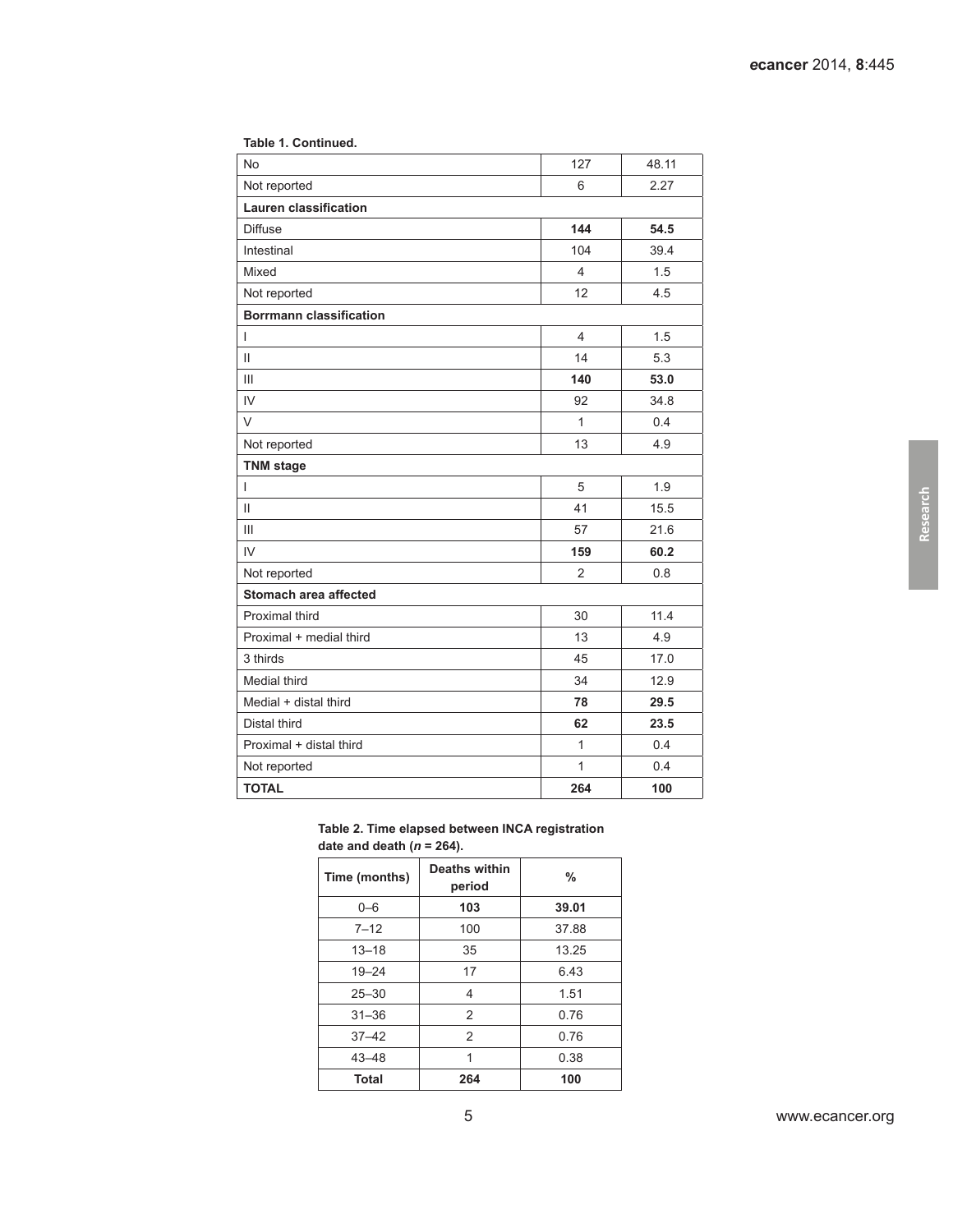A lesser socioeconomic status may also be an indicator of poor access to health care and diets which are poor in fibre, vitamins, and mineral nutrients. Greater food availability leads to increased intake of fresh fruits, vegetables, and legumes, which could be a protective factor. The hypothesis that such a diet is healthier and thus protective is due to the fact that fresh fruits and vegetables possess vitamins with antioxidant properties, such as vitamins C, E, and beta-carotene [\[2,](#page-6-0) [4, 11\].](#page-7-0)

Although one of the limitations of the study was the lack of information on the presence of *H. pylori* in the histopathology reports (163 cases without information; 61.7%), many studies explore the importance of the research of this bacterium, showing that most cases of GC are related to sporadic mutations in somatic cells, resulting from a long exposure of the gastric mucosa to inflammation caused by this bacterium. It is therefore essential to be alert to such a risk factor [\[4, 11\]](#page-7-0).

GC's history shows a decline, but it is still the world's third leading cause of cancer deaths. Part of the explanation for this is due to a decrease in the predominance of infection by *H. pylori,* due to factors related to the use of refrigerators and improved food preservation techniques where, formerly, more salt, smoking, and other condiments were used [\[2,](#page-6-0) [5\].](#page-7-0)

The study recorded the predominance of the medium and distal third in 53% of cases. This may be related to the fact that it is a preferred site of *H. pylori*, as described in the literature. However, other studies have shown a change in the presentation pattern of adenocarcinoma, of the distal to proximal regions, and with distinct histological features [\[13, 14\]](#page-7-0), which was not found in our study.

For the duration of the symptoms, the beginning of the most intense symptoms ranging from three to nine months, and performance status 1 and 2 found in the majority (*n* = 195, 73.8%) at the time of admission of patient to treatment, it is evident the delay in seeking health-care services, or the difficulty to obtain a correct diagnosis and referral. It is therefore essential to improve the dissemination of health information at all health-care levels to professionals and the population alike.

Several studies have equally reported the interactions between personal lifestyle, such as smoking and drinking, and personal genetic factors and external agents, such as ionising radiation, chemical and biological carcinogens, as the causes for the development of most sporadic cancers, including GC [\[4, 5\]](#page-7-0). In this study, participants had, in most cases, been exposed to smoking and alcohol consumption risk factors.

Our study found 141 participants (53.3%) with blood group A+ or O+, which corroborates the findings that have already demonstrated this blood group's relation with GC. Blood group A is associated with a high risk for SC when compared with other blood types. Blood group O is associated with a high risk for the development of peptic ulcer disease, which can lead to GC. A 50-year old database containing data on blood donors from Sweden and Denmark was analysed, and it revealed a 20% higher risk of SC in people with blood type A. A study in Korea investigating if there are specific gender differences in genotype associated to ABO for the risk of GC, found that genotypes AA and AO were significantly associated to GC exclusively in females, and exclusively for the diffuse type, suggesting that the association between blood group ABO and the risk of GC may vary according to gender and histological type [\[17–20\]](#page-7-0).

ABO blood group antigens are the first human genetic markers and are explicit chemical components in the extracellular membrane of red blood cells and epithelial cells, including the gastrointestinal mucosa. The type of ABO group is defined by portions of carbohydrates (antigens A and B) of these membranes. Changes in the carbohydrate structures of the cell surface can change cell–cell and cell–extracellular matrix interactions, which can be important for tumour development. Also, a case-control study performed in Shanghai revealed that the proportion of infection by *H. pylori* in individuals of blood group A was significantly higher than in other blood groups. Furthermore, by adding the data from the results published by others, and associating the risk of GC with blood type, they found consistent evidence that the risk of GC in the type A group was higher than in the others [\[17, 19, 20\]](#page-7-0).

Analysing the initial staging variables, the reported symptoms (weight loss and epigastric pain as the most common), the presence of signet ring cells, performance status, and survival after enrollment, we realise that the treatments offered have not been effective or even possible due to diagnosis obtained at advanced stages of the disease. The high predominance of the disease diagnosed at advanced stages III or IV (*n* = 216; 81.8%) is in the context of public institutions, which reflects the difficulty faced by patients who are dependent on the government's Unified Health System (UHS) to obtain early diagnosis. And we know that the staging at diagnosis is the major prognostic determinant, despite other contributing factors, such as age over 50 years, gender, histological type, and low socioeconomic status [\[21–](#page-7-0)[23\]](#page-8-0).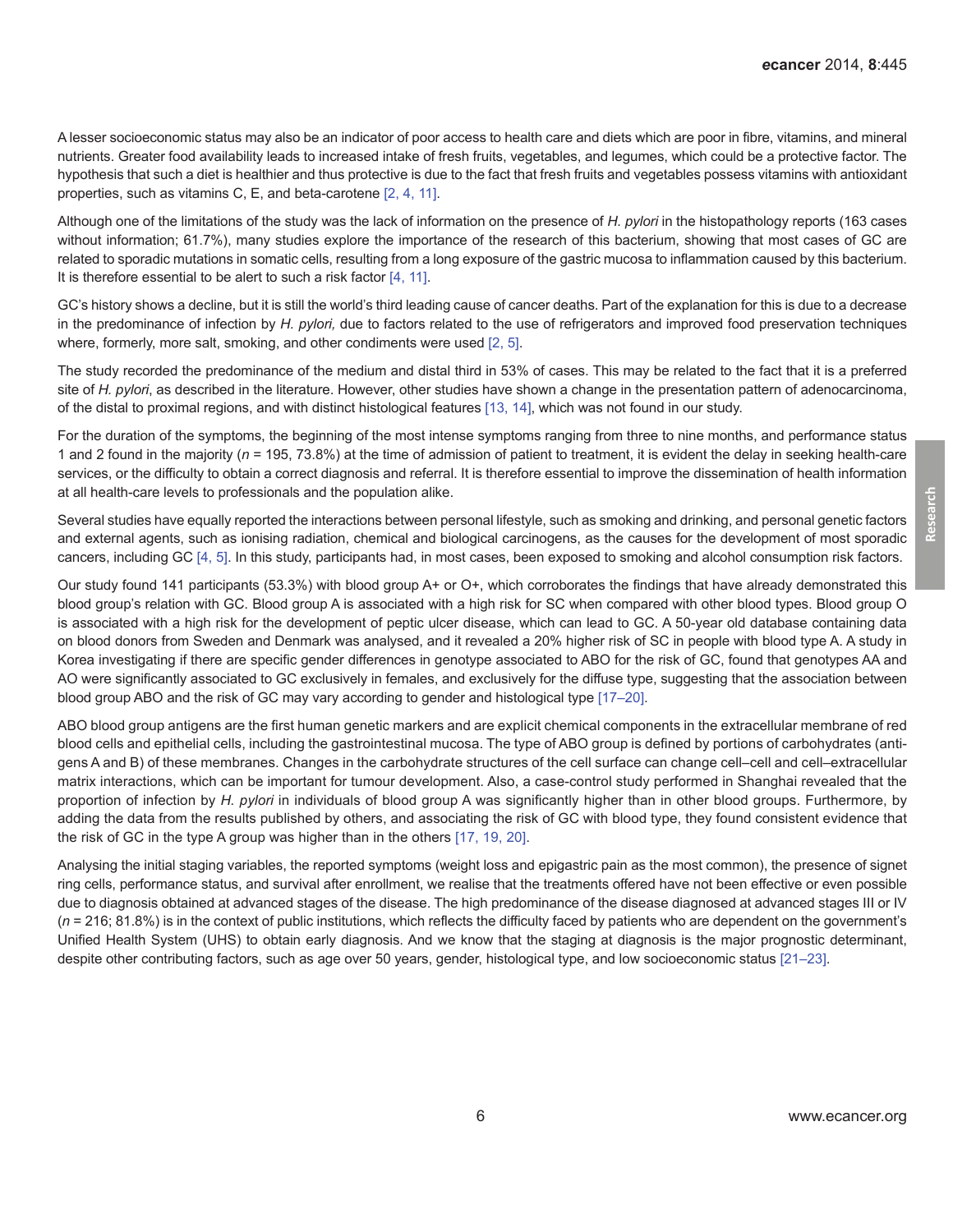<span id="page-6-0"></span>We were able to observe all of these factors in the examined sample, where the majority ( $n = 231$ ; 87.4%) were aged between 50 and 60 years, with performance status 1 or 2 (*n* = 195; 73.8%), histopathological diagnosis of slightly differentiated adenocarcinoma (*n* = 178; 67.42%), of diffuse type (*n* = 144; 54.5%), the presence of signet cells (*n* = 131; 49.62%), Bormann III or IV lesion (*n* = 232; 87.8%), and low education and low income in approximately over 75% of participants. Studies published since the 1990s had already shown that patients with Bormann type IV gastric cancer were often diagnosed at an advanced stage and with poor prognosis [\[24, 25](#page-8-0)].

Patients with Bormann type IV have poorer prognosis than patients with other tumour types because of the tardy diagnosis and subsequent detection of their advanced cancer stage. The more advanced tumour, the more frequent presence of lymph node metastasis, and the spread of malignant cells in the peritoneal cavity during surgery, cause reduced quality of resection [\[26, 27\]](#page-8-0).

According to data from population-based registries compiled by the National Cancer Institute ("INCA"), the occurrence of GC has decreased, but mortality remains high. Also, there is a reference to the survival of 5 years in the west for approximately 30% of the cases in developed nations, and 20% of cases in developing nations. In the east, represented by Japan and South Korea, survival ranges from 50% to 70% due to screening and early detection programmes [\[13,](#page-7-0) [28, 29\]](#page-8-0). Our study has shown that 39.01% of participants (*n* = 103) died within 6 months after admission for treatment, 37.87% died after 12 months (*n* = 100), i.e. 5-year survival, similar to that of underdeveloped nations.

#### **Conclusion**

This study corroborates the findings of other studies both nationally and internationally, differing only by a slight predominance in the number of cases of diffuse-type gastric adenocarcinoma. The advanced stage of the disease at which patients are admitted for treatment reflects the difficulty of users of the UHS to obtain early diagnosis at the different levels of health care.

This observation leads us to identify what efforts should be made, universally and equitably, to identify the groups and factors under risk of gastric cancer development, through the training of health professionals, thus enabling them to participate in the planning and implementation of gastric cancer prevention and control programmes. Policies addressing cancer should consider the socioeconomic conditions, which we have observed in our samples as common among the majority of users, in order to promote the dissemination of information about the disease, access to health care and known therapies.

This study is limited in terms of the collection and analysis of secondary data, mainly because of the inhomogeneity of entries in medical records, which limited the survey of other variables that would have otherwise enabled inferential statistical analysis and even descriptive analysis due to the number of records not reported, such as the cases of infection by *H. pylori,* per blood group or monthly income. Therefore, due care and the development of a broader prospective study are recommended.

### **Competing Interests**

The authors have no conflicts of interest to declare.

#### **References**

- 1. Instituto Nacional de Câncer José Alencar Gomes da Silva (Brasil). Estimativa 2014: incidência de câncer no Brasil [Internet]. Rio de Janeiro: INCA; 2013 [acesso 2014 Fev 03]. Disponível em: http://www.inca.gov.br/estimativa/2014
- 2. World Health Organization. Cancer.Fact sheet N°297 [Internet].Updated February 2014. [acesso 2014 Apr 24]. Disponível em: http:// www.who.int/mediacentre/factsheets/fs297/en/
- 3. The International Agency for Research on Cancer (IARC). World Health Organization (WHO). GLOBOCAN 2012: Estimated Cancer Incidence, Mortality and Prevalence Wordwide in 2012. Stomach cancer [Internet]. Lyon, France: IARC; 2014 [acesso 2014 May 01]. Disponível em: http://globocan.iarc.fr/Pages/fact\_sheets\_cancer.aspx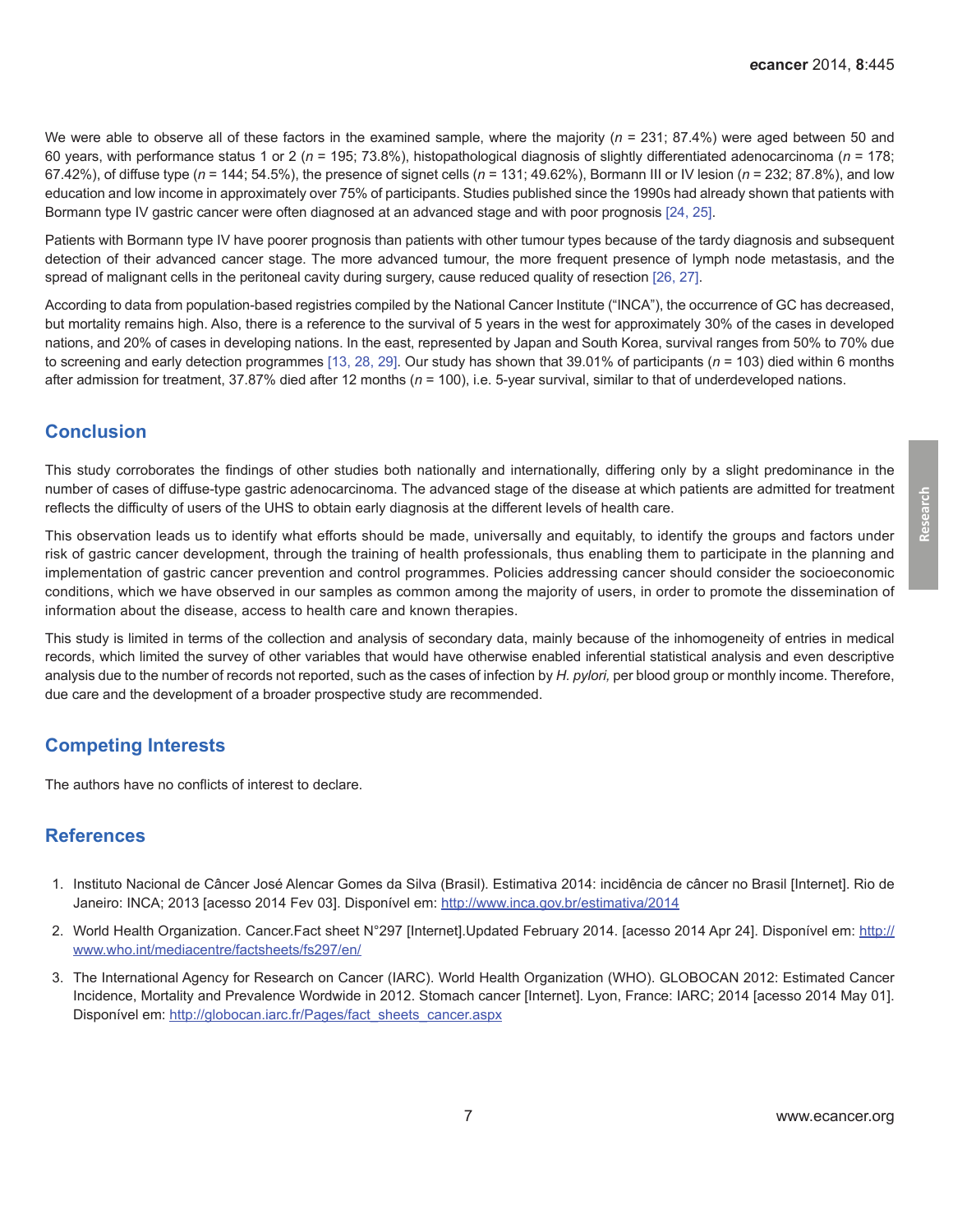- <span id="page-7-0"></span>4. Piazuelo MB, Epplein M and Correa P (2010) **Gastric cancer: an infectious disease** *Infect Dis Clin North Am* **24**(4) 853–69 DOI: [10.1016/j.idc.2010.07.010](http://dx.doi.org/10.1016/j.idc.2010.07.010) PMID: [20937454](http://www.ncbi.nlm.nih.gov/pubmed/20937454) PMCID: [2954127](http://www.ncbi.nlm.nih.gov/pmc/articles/PMC2954127)
- 5. Bornschein J *et al* (2011) **Gastric cancer: clinical aspects, epidemiology and molecular background** 16 (Suppl. 1) 45–52 PMID: [21896085](http://www.ncbi.nlm.nih.gov/pubmed/21896085)
- 6. Oken MM *et al* (1982) **Toxicity and response criteria of the Eastern Cooperative Oncology Group** Am J Clin Oncol **5** 649–55 DOI: [10.1097/00000421-198212000-00014](http://dx.doi.org/10.1097/00000421-198212000-00014) PMID: [7165009](http://www.ncbi.nlm.nih.gov/pubmed/7165009)
- 7. Lauren P (1965) **The two histological main types of gastric carcinoma: Diffuse and so-called intestinal type carcinoma. An attempt at a histo-clinical classification** *Acta Pathol Microbiol Scand* **64** 31–49
- 8. Borrmann R (1926) **Geschwulste des magens und duodenums** In: Henke F, Lubarsch O *et al Handbuch der speziellen pathologischen anatomie und histologie* Vienna Springer 812–1054
- 9. American Joint Committee on Cancer. AJCC Cancer Staging Manual.7th ed. Edge SB, Byrd DR, Compton CC, Fritz AG, Greene FL, Trotti A, editors. New York: Springer; 2010
- 10. Vries AC and Kuipers EJ (2011) **Gastric cancer in young patients: clues on a possible separate entity requiring a watchful approach** *J Gastroenterol Hepatol* **26** 1581–88 DOI: [10.1111/j.1440-1746.2011.06902.x](http://dx.doi.org/10.1111/j.1440-1746.2011.06902.x) PMID: [22011292](http://www.ncbi.nlm.nih.gov/pubmed/22011292)
- 11. Shin CM *et al* (2010) **Stomach cancer risk in gastric cancer relatives: interaction between** *Helicobacter pylori* **infection and family history of gastric cancer for the risk of stomach cancer** *J Clin Gastroenterol* **44** e34–e39 DOI: [10.1097/](http://dx.doi.org/10.1097/MCG.0b013e3181a159c4) [MCG.0b013e3181a159c4](http://dx.doi.org/10.1097/MCG.0b013e3181a159c4)
- 12. McCracken M *et al* (2007) **Cancer incidence, mortality, and associated risk factors among Asian Americans of Chinese, Filipino, Vietnamese, Korean and Japanese ethnicities** *CA Cancer J Clin* **57**(4) 190–205 DOI: [10.3322/canjclin.57.4.190](http://dx.doi.org/10.3322/canjclin.57.4.190) PMID: [17626117](http://www.ncbi.nlm.nih.gov/pubmed/17626117)
- 13. Luchesse IC *et al* (2008) **Câncer gástrico precoce: uma doença curável no Brasil** *Rev AMRIGS* **52**(4) 309–14
- 14. Campelo JCL and Lima LC (2012) **Perfil clinicoepidemiológico do câncer gástrico precoce em um hospital de referencia em Teresina, Piauí** *Rev Bras Cancerol* **58**(1) 15–20 [acesso 2013 Ago 24]. Disponível em: http://www1.inca.gov.br/rbc/n\_58/v01/pdf/04
- 15. Arregi MMU*et al* (2009) **Perfil clínico-epidemiologico das neoplasias de estômago atendidas no Hospital do Câncer do Instituto do Câncer do Ceará, no período de 2000-2004** *Rev Bras Cancerol* **55**(2) 121–8 [Internet] [acesso 2013 Set 20]. Disponível em: http://www.inca.gov.br/rbc/n\_55/v02/pdf/05\_artigo2.pdf
- 16. Andreollo NA, Lopes LR and Coelho Neto JS (2011) **Complicações pós-operatórias após gastrectomia total no câncer gástrico: análise de 300 doentes** *ABCD Arq Bras Cir Dig* **24** (2) 126–30. [acesso 2013 Ago 25]. Disponível em: http://www.scielo.br/pdf/abcd/ v24n2/a07v24n2.pdf DOI: [10.1590/S0102-67202011000200007](http://dx.doi.org/10.1590/S0102-67202011000200007)
- 17. Edgren G *et al* (2010) **Risk of gastric cancer and peptic ulcers in relation to ABO blood type: a cohort study** *Am J Epidemiol* **172** (11) 1280–5 DOI: [10.1093/aje/kwq299](http://dx.doi.org/10.1093/aje/kwq299) PMID: [20937632](http://www.ncbi.nlm.nih.gov/pubmed/20937632)
- 18. Song HR *et al* (2013) **Sex-specific differences in the association between ABO genotype and gastric cancer risk in a Korean population** *Gastric Cancer* **16**(2) 254–60 DOI: [10.1007/s10120-012-0176-z](http://dx.doi.org/10.1007/s10120-012-0176-z)
- 19. Unal D *et al* (2013) **ABO blood groups are not associated with treatment response and prognosis in patients with local advanced non- small cell lung cancer** *Asian Pacific J Cancer Prev* **14** (6) 3945–8 DOI: [10.7314/APJCP.2013.14.6.3945](http://dx.doi.org/10.7314/APJCP.2013.14.6.3945)
- 20. Wang Z *et al* (2012) **ABO blood group system and gastric cancer: a case-control study and meta-analysis** *Int J Mol Sci* **13** 13308–21 DOI: [10.3390/ijms131013308](http://dx.doi.org/10.3390/ijms131013308) PMID: [23202954](http://www.ncbi.nlm.nih.gov/pubmed/23202954) PMCID: [3497328](http://www.ncbi.nlm.nih.gov/pmc/articles/PMC3497328)
- 21. Araújo Júnior ON *et al* (2011) **Perfil epidemiológico e histopatológico do câncer gástrico** *Cadernos ESP Ceara* **5**(2) 26–33 [acesso 2013 Set 25]. Disponível em: http://www.esp.ce.gov.br/cadernosesp/index.php/cadernosesp/article/view/62/pdf